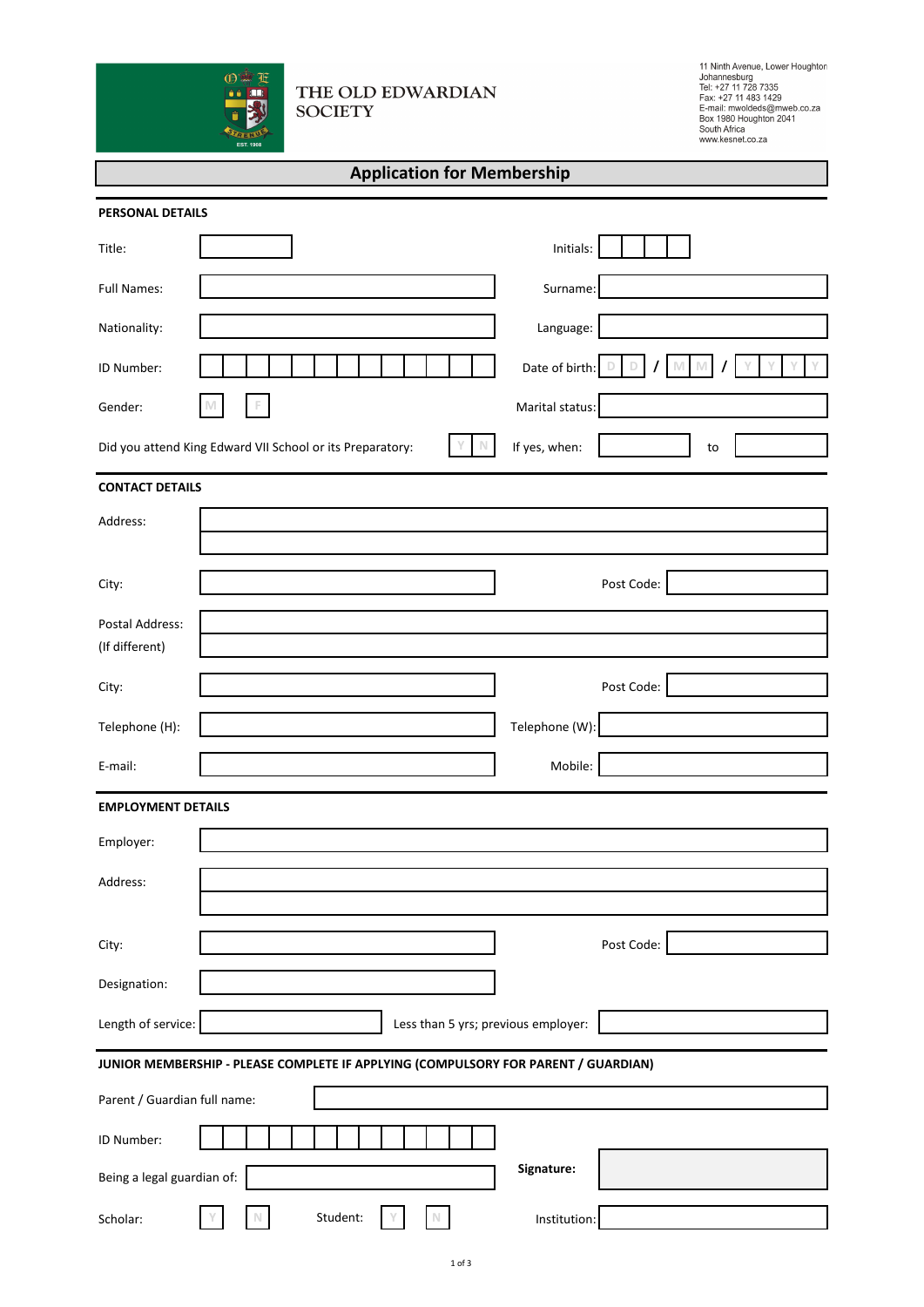#### **SUB-CLUB MEMBERSHIP - PLEASE MARK WITH A CROSS**

|                                                                                                                                     | I understand that Membership to the Society does not automatically entitle me to membership of the Sub-Clubs within the Society,<br>and I hereby apply for membership to the following Sub-Club(s): |                                       |                                                    |  |  |
|-------------------------------------------------------------------------------------------------------------------------------------|-----------------------------------------------------------------------------------------------------------------------------------------------------------------------------------------------------|---------------------------------------|----------------------------------------------------|--|--|
| Athletics:<br>Boat Club:<br>Bowls:                                                                                                  | Cricket:<br>Parent:<br>Football:<br>Squash:<br>Hockey:<br>Social:                                                                                                                                   | Social Sport:<br>Swimming:<br>Tennis: | Virgin Active (School):<br>Wargames:<br>Waterpolo: |  |  |
| <b>OTHER CLUB MEMBERSHIPS</b>                                                                                                       | Please list any other clubs that you may have / or are a current member of (including The Old Edwardian Society):                                                                                   |                                       |                                                    |  |  |
| Reason for<br>leaving (if<br>applicable):                                                                                           |                                                                                                                                                                                                     |                                       |                                                    |  |  |
|                                                                                                                                     | DECLARATION BY PROPOSER - MUST BE ORDINARY, LIFE OR HONORARY MEMBER OF THE SOCIETY                                                                                                                  |                                       |                                                    |  |  |
| I, the undersigned, have been a member of The Old Edwardian Society for a minimum of two years and the applicant is known to me and |                                                                                                                                                                                                     |                                       |                                                    |  |  |
|                                                                                                                                     | declare that the applicant is, in my opinion, a fit and proper person to become a member of The Society.                                                                                            |                                       |                                                    |  |  |
| Full Name:                                                                                                                          |                                                                                                                                                                                                     | Membership No:                        |                                                    |  |  |
| Contact Tel No:                                                                                                                     |                                                                                                                                                                                                     | E-mail                                |                                                    |  |  |
| Signature:                                                                                                                          |                                                                                                                                                                                                     | Date:                                 |                                                    |  |  |
|                                                                                                                                     | DECLARATION BY SECONDER - MUST BE ORDINARY, LIFE OR HONORARY MEMBER OF THE SOCIETY                                                                                                                  |                                       |                                                    |  |  |
|                                                                                                                                     | I, the undersigned, have been a member of The Old Edwardian Society for a minimum of two years and the applicant is known to me and                                                                 |                                       |                                                    |  |  |
|                                                                                                                                     | declare that the applicant is, in my opinion, a fit and proper person to become a member of The Society.                                                                                            |                                       |                                                    |  |  |
| Full Name:                                                                                                                          |                                                                                                                                                                                                     | Membership No:                        |                                                    |  |  |
| Contact Tel No:                                                                                                                     |                                                                                                                                                                                                     | E-mail                                |                                                    |  |  |
| Signature:                                                                                                                          |                                                                                                                                                                                                     | Date:                                 |                                                    |  |  |

### **TERMS AND CONDITIONS - SOCIETY CONSTITUTION, BYE-LAWS AND DISCLAIMER**

I agree that this signed application for membership shall be a distinct acknowledgement on my part that I am bound by the Constitution, Rules, Regulations and Bye-Laws of the Society and the Sub-Clubs within the Society, which are now or which may be in force hereafter and that I accept the rulings of the Committee in all cases, and that I am not absolved from the effect thereof on the grounds of not having received a copy of any of them.

I acknowledge that the Society cannot be held responsible or liable for any loss or damage to my property or pocessions arising out of theft or any other cause whatsoever, or for any other cause whatsoever, or for any personal injury sustained.

I understand that if any of the undertakings or statements made by me above are breached or found to be false, this shall constitute a breach of the Constitution of the Society and will invalidate my membership, if elected, or this application.

I hereby certify that I have never been found guilty in a court of law on any charge relating to the abuse of woman or children.

### **EXTRACTS FROM THE CONSTITUTION - RULES AND REGULATIONS OF THE SOCIETY**

Membership of the Society does not, and shall not, give to any member or any class of member any right, title, interest, claim or demand in or to any of the moneys, property or assets of the Society, but only confers upon such member the right and privilege of entering in and upon the grounds and premises of the Society, and of using the same in accordance with the use to which the same are devoted by the Executive Committee of the Society, and subject to such restrictions and charges as the Executive Committee may from time-to-time impose, and subject to the Rules and Bye-Laws of the Society from time-to-time enforce.